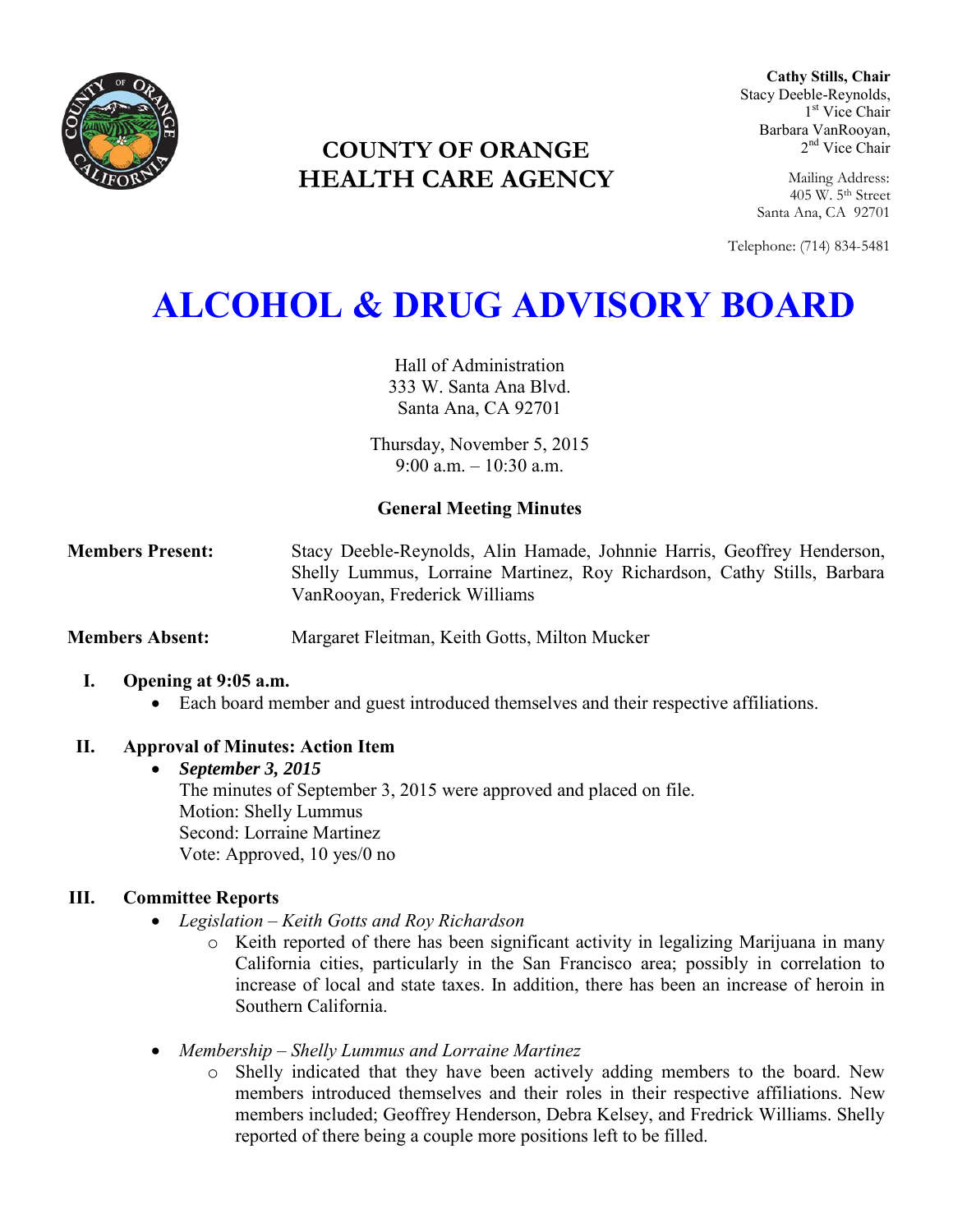- *Mental Health Board Liaison Cathy Stills* 
	- o Cathy reported on the September Mental Health Board meeting, Shelter Plus Care program will have a new application and enrollment process. She described the program in detail and its placement details in which will take effect early November.
	- o The opening of the South Wellness Center was in mid-October and the opening of the Wellness Center West will open in January 2016.
	- o Innovation projects: Behavioral Health Services for Military Families began taking members into their program as of the beginning of September and the MECCA program is currently networking with religious leaders in the community to provide religious leaders Behavioral Health training services and establish a curriculum.
- *Provider Meeting Cathy Stills and Lorraine Martinez*  o No Update
- *Community Collaborative Committee:* 
	- o *Driving Under the Influence (DUI) Task Force: Lorraine Martinez, Roy Richardson*  No report given.
	- *Orange County RX and OTC Coalition: Barbara Van Rooyan*  No report given.
	- *Orange County Substance Abuse Prevention Network (OCSAPN): Stacey Deeble-Reynolds*

The OCSAPN conference took place on October  $1<sup>st</sup>$ , and had good member participation. The group will have a meeting on October 20, 2015 and Stacey encourages participation from the board members to attend future meetings.

- *Mental Health Services Act (MHSA) Steering Committee: Cathy Stills, Shelly Lummus*  No report provided, however Cathy asked to be removed from the MHSA Steering Committee. Shelly Lummus will still remain.
- *Orange County Tobacco Education Coalition (OCTEC): Stacy Deeble Reynolds*  Stacey reported that the city of Costa Mesa passed the first reading of an ordinance that would require conditional use permits for any hookah or vaping lounges and establish smoke and vape free parks.

California Department of Education will release the new Request for Application (RFA) for tobacco use prevention and education grants, Orange County districts are encouraged to apply.

### **IV. Old Business –**

No Update.

### **V. New Business –**

- Holiday party details were set and Danielle will send out a reminder of this event.
- Stacy provided a report from the Western States Marijuana Conference, she touched on the issues related to marijuana. She shared that legalizing marijuana will be on the ballots and could possibly be passed. She stressed her concerns and would like to take stand against this; Brett O'Brien suggested they could take a position and send a letter to either Mary Hale or to the Board of Supervisors. Brett also shared some of the efforts that are available across County, such as educating campaigns. Stacey and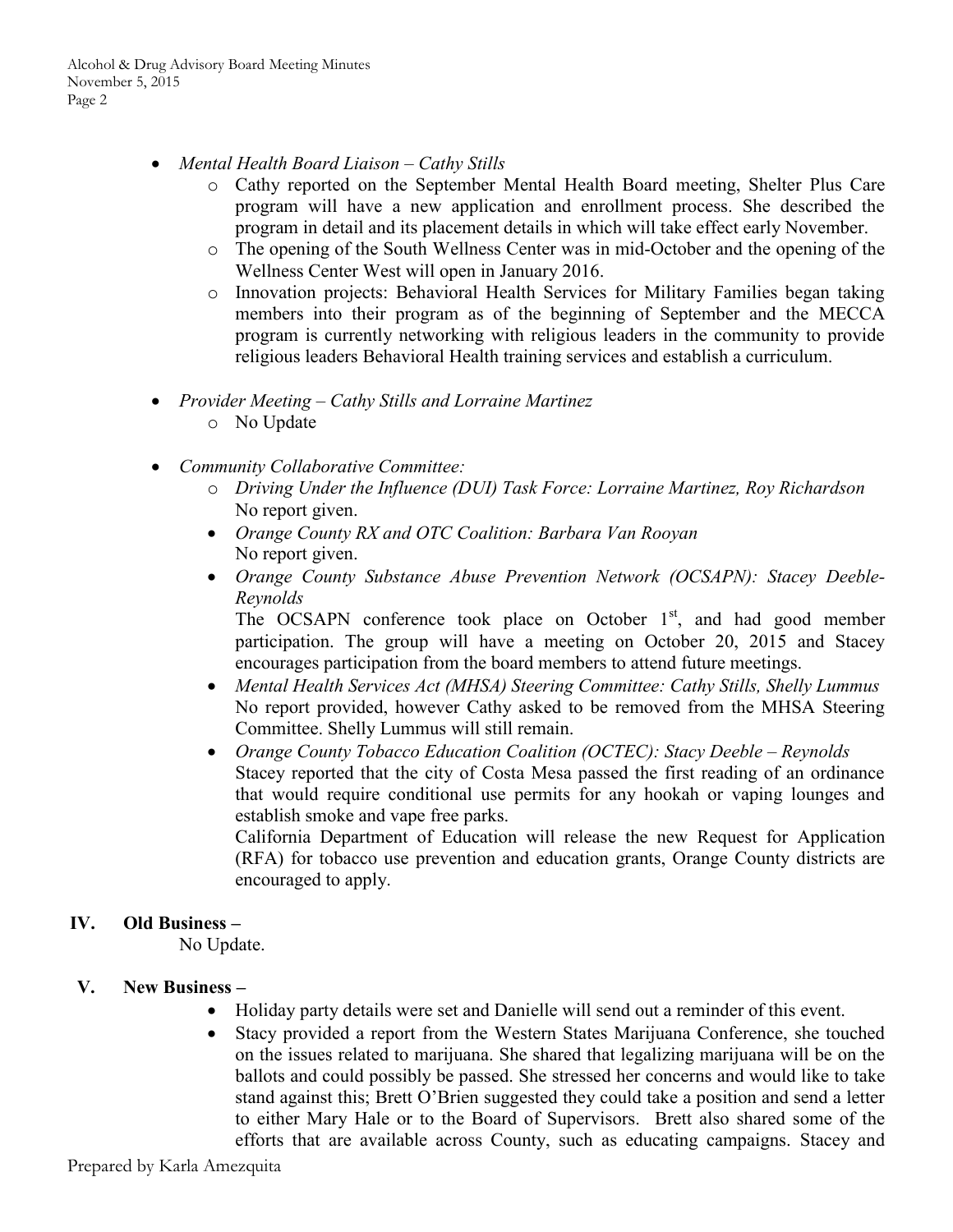Alcohol & Drug Advisory Board Meeting Minutes November 5, 2015 Page 3

> Shelly agreed to draft a letter taking a position and suggested putting together a fact sheet for all members to educate on statistics and other pertinent information. Stacey would like for this to be a future agenda item.

## **VI. Behavioral Health Services (BHS) Update: Brett O'Brien**

#### **Annette Mugrditchian**

#### **Brett O'Brien**

Touch Tones has gone through about \$100,000- \$150,000 in upgrades and renovations and is looking to increase their staffing to serve higher needs. Brett states that as of the new renovations the kids have been keeping the level of graffiti to a very minimum. Brett invites the Board to take another tour of the facility. The Across County Marijuana Initiative is being led by Ventura County, they will be developing a website in which will have information, facts, and will educate the community. Brett mentions this would be a great tool for the Board to obtain information for the letter they are drafting on this matter.

#### **Mitch Cherness**

The State had the annual Substance Use Disorder (SUD) conference which provided detailed information on Drug Medi-Cal. SAPD funds will fund sober living and will available in the next fiscal year; possibly this year. Residential living programs have had approximately 1,500 enrolled into the system, currently receiving 10 referrals per day, and waitlist averages 320 people to get into treatment. Mitch provided additional statistics on the waitlist period and information on accessing the residential treatment.

The Grant Special Populations which provided three services, two of which are no longer being funded, Bureau of Justice Administration grant and a Second Chance grant. Currently only money for Vets is left, however that will end in June. Working on a Request for Proposal (RFP) for Human Immunodeficiency Virus (HIV) transitional living in which will go out to bid in July and in November we will release the residential treatment under the Anti-Recidivism grant. The MHSA Steering Committee 10 million dollar funds available for expansion, one of the programs being proposed is a dual-diagnosis program. With a total of \$500,000 being allocated for that program. In addition, Mitch gave a detailed overview of the OXON Kit and how it will be used.

Mitch introduced Sandra Fair who will be the new Medi-Cal Coordinator. She will be working on the Drug Medi-Cal Waiver pilot. Sandra provided a comprehensive overview of this pilot project. California is the first to be approved by the federal government, in which substance use disorder treatment will be provided using evidence based practices approach. Under this pilot, Counties will be able to develop an organized delivery system for substance use disorders. Currently Orange County is in Phase 2. We will be working with stakeholders during the development of this plan.

### **VII. Presentation**

**Prescription Drug Abuse Public Education Campaign**